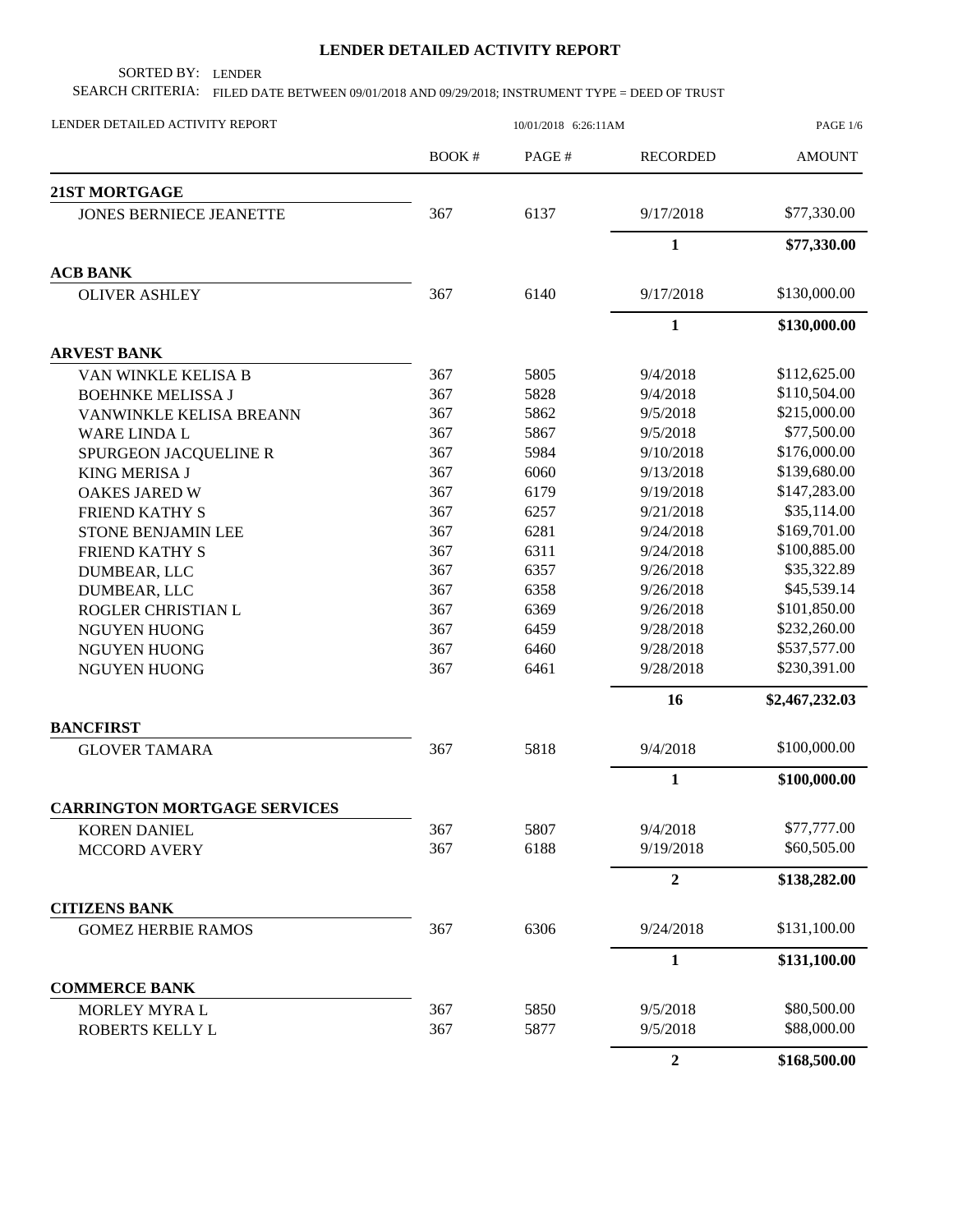$10/01/2018$  6:26:11AM

PAGE 2/6

|                                   | <b>BOOK#</b> | PAGE# | <b>RECORDED</b>  | <b>AMOUNT</b>  |
|-----------------------------------|--------------|-------|------------------|----------------|
| <b>COMMUNITY BANK &amp; TRUST</b> |              |       |                  |                |
| JOPLIN ROUTE 66 REALTY, LLC       | 367          | 5804  | 9/4/2018         | \$143,000.00   |
| <b>GOADE PAULA D</b>              | 367          | 5869  | 9/5/2018         | \$20,350.00    |
| DENTON ROBERT M                   | 367          | 5871  | 9/5/2018         | \$65,421.00    |
| <b>BYNUM HOLLY</b>                | 367          | 5930  | 9/7/2018         | \$60,000.00    |
| <b>ZOLA KARINA</b>                | 367          | 6001  | 9/10/2018        | \$36,000.00    |
| <b>BENTON TIFFIANY D</b>          | 367          | 6148  | 9/17/2018        | \$100,000.00   |
| PEARSON CHARLES JOE               | 367          | 6391  | 9/27/2018        | \$261,000.00   |
| STOUT JONATHAN                    | 367          | 6453  | 9/28/2018        | \$226,200.00   |
|                                   |              |       | $\bf{8}$         | \$911,971.00   |
| <b>COMMUNITY BANK AND TRUST</b>   |              |       |                  |                |
| DENTON ROBERT M                   | 367          | 6269  | 9/21/2018        | \$0.00         |
|                                   |              |       | $\mathbf{1}$     | \$0.00         |
| <b>FCS FINANCIAL</b>              |              |       |                  |                |
| <b>DRAKE BRITTNEY</b>             | 367          | 5830  | 9/4/2018         | \$200,000.00   |
| PENNER LOIS                       | 367          | 6025  | 9/11/2018        | \$62,500.00    |
| <b>ENGLAND DONNA Y</b>            | 367          | 6313  | 9/24/2018        | \$202,500.00   |
| TURNER MICHAEL E                  | 367          | 6324  | 9/24/2018        | \$124,000.00   |
| <b>GUINN KACIE RAE</b>            | 367          | 6344  | 9/25/2018        | \$254,000.00   |
|                                   |              |       | 5                | \$843,000.00   |
| <b>FIRST ARKANSAS FINANCIAL</b>   |              |       |                  |                |
| <b>WOODS LACIE M</b>              | 367          | 6438  | 9/28/2018        | \$99,898.00    |
|                                   |              |       | $\mathbf{1}$     | \$99,898.00    |
| <b>FIRST COMMUNITY BANK</b>       |              |       |                  |                |
| <b>JONES CARLEY M</b>             | 367          | 5895  | 9/6/2018         | \$56,734.00    |
| <b>LAKE KRISTA D</b>              | 367          | 5932  | 9/7/2018         | \$221,000.00   |
| <b>COOLEY TIMOTHY W</b>           | 367          | 5934  | 9/7/2018         | \$269,604.12   |
| <b>BRADLEY SHAWN D</b>            | 367          | 5953  | 9/10/2018        | \$630,750.00   |
| <b>ESGUERRA ENRICO TR</b>         | 367          | 6048  | 9/12/2018        | \$240,809.00   |
| <b>TORRESS PAMELA D</b>           | 367          | 6157  | 9/18/2018        | \$76,767.00    |
| HOWE SHELBY L                     | 367          | 6247  | 9/21/2018        | \$25,300.00    |
| <b>BAKER TODD</b>                 | 367          | 6261  | 9/21/2018        | \$142,000.00   |
| SHIPERS HEATHER J                 | 367          | 6328  | 9/24/2018        | \$178,787.00   |
| <b>HUSKEY CYNDIS</b>              | 367          | 6361  | 9/26/2018        | \$127,840.00   |
|                                   |              |       | 10               | \$1,969,591.12 |
| <b>FIRST FINANCIAL BANK</b>       |              |       |                  |                |
| A & H FARMS, LLC                  | 367          | 6112  | 9/14/2018        | \$1,206,000.00 |
| A & H FARMS, LLC                  | 367          | 6113  | 9/14/2018        | \$164,000.00   |
|                                   |              |       | $\boldsymbol{2}$ | \$1,370,000.00 |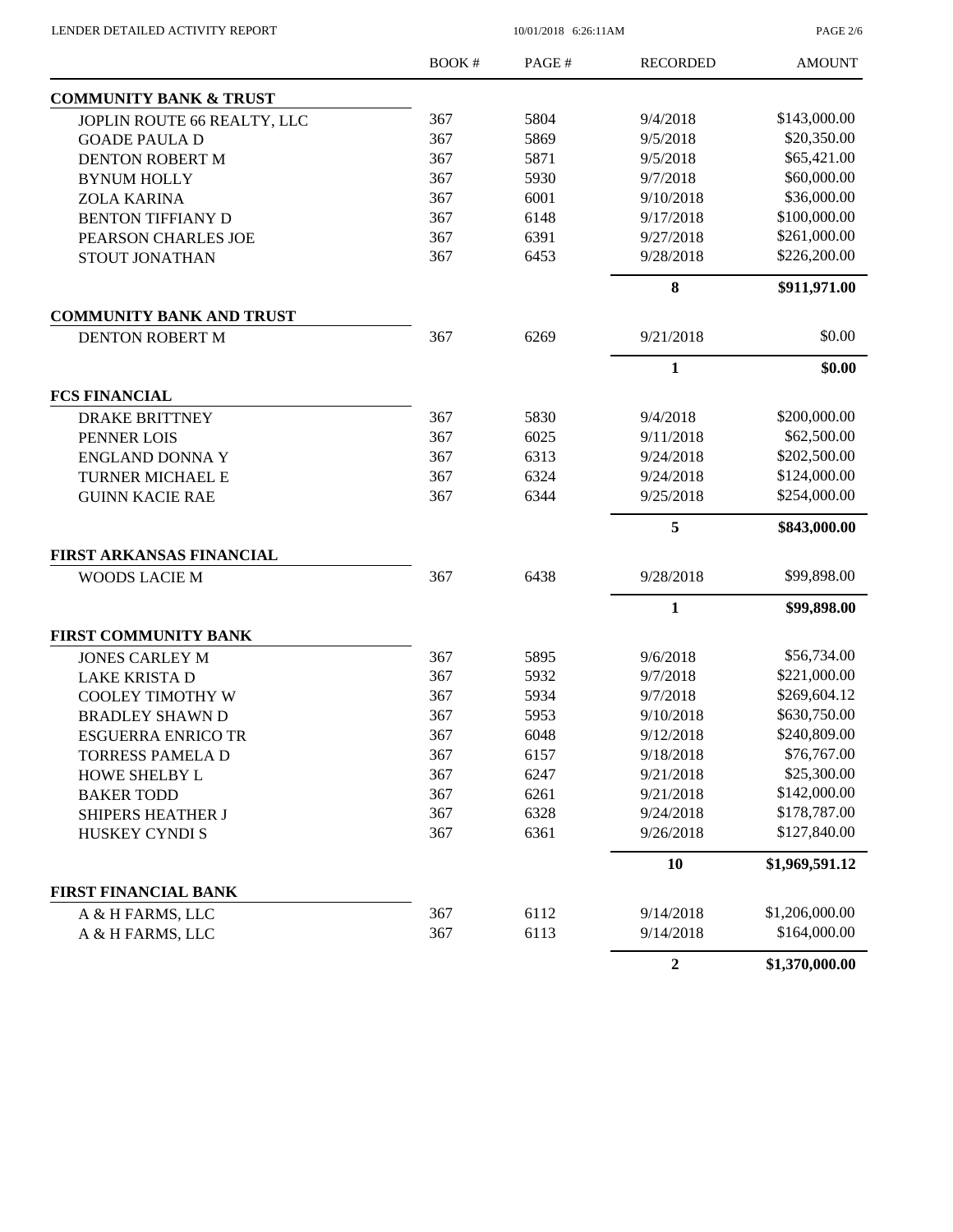PAGE 3/6

|                                                       | BOOK# | PAGE# | <b>RECORDED</b>         | <b>AMOUNT</b>  |
|-------------------------------------------------------|-------|-------|-------------------------|----------------|
| <b>FLAT BRANCH MORTGAGE</b>                           |       |       |                         |                |
| <b>HURLEY JACOB L</b>                                 | 367   | 5913  | 9/6/2018                | \$130,303.00   |
| <b>HAWKINS AMANDA</b>                                 | 367   | 5940  | 9/7/2018                | \$90,808.00    |
| HERNANDEZ THOMAS D                                    | 367   | 5992  | 9/10/2018               | \$163,975.00   |
| <b>WEBER CHARLES W</b>                                | 367   | 5998  | 9/10/2018               | \$145,308.00   |
| <b>WORDEN MARILYN</b>                                 | 367   | 6118  | 9/17/2018               | \$144,691.00   |
| <b>SIMMONS LAWRENCE HARVEY</b>                        | 367   | 6155  | 9/17/2018               | \$110,000.00   |
| <b>BROWN STACY M</b>                                  | 367   | 6214  | 9/20/2018               | \$239,628.00   |
| PATTON DOMINICK                                       | 367   | 6316  | 9/24/2018               | \$168,989.00   |
| PIPPIN MARLANA                                        | 367   | 6366  | 9/26/2018               | \$188,466.00   |
| WARTHEN GARRETT ANDREW M                              | 367   | 6396  | 9/27/2018               | \$180,474.00   |
| <b>HAASE HANNAH</b>                                   | 367   | 6398  | 9/27/2018               | \$98,188.00    |
| <b>TESTERMAN SAMANTHA</b>                             | 367   | 6400  | 9/27/2018               | \$93,279.00    |
| <b>LAINTZ TRACY</b>                                   | 367   | 6406  | 9/28/2018               | \$166,429.00   |
| <b>SHAMBLIN KATELYNN</b>                              | 367   | 6424  | 9/28/2018               | \$244,500.00   |
| <b>BOUSQUET SARA</b>                                  | 367   | 6430  | 9/28/2018               | \$130,808.00   |
| <b>WILKS DOUGLAS H</b>                                | 367   | 6431  | 9/28/2018               | \$100,000.00   |
|                                                       |       |       |                         |                |
|                                                       |       |       | 16                      | \$2,395,846.00 |
| <b>FRY FAMILY ENTERPRISES</b><br><b>WILSON COLTON</b> | 367   | 5843  | 9/4/2018                | \$90,000.00    |
|                                                       |       |       |                         |                |
|                                                       |       |       | 1                       | \$90,000.00    |
| <b>GATEWAY MORTGAGE GROUP</b>                         |       |       |                         |                |
| <b>KNIGHT BONITA</b>                                  | 367   | 6069  | 9/13/2018               | \$220,160.00   |
| <b>VICE MARISA MAE</b>                                | 367   | 6334  | 9/25/2018               | \$119,191.00   |
|                                                       |       |       | $\overline{2}$          | \$339,351.00   |
| <b>GENERATIONS BANK</b>                               |       |       |                         |                |
| SCHUBER MITCHELL HOMES, LLC                           | 367   | 6404  | 9/28/2018               | \$115,960.00   |
|                                                       |       |       | $\mathbf{1}$            | \$115,960.00   |
| <b>GREAT SOUTHERN BANK</b>                            |       |       |                         |                |
| WESTFIELD SHERRILYNN                                  | 367   | 5858  | 9/5/2018                | \$47,000.00    |
| <b>MARTIN KATHY</b>                                   | 367   | 5864  | 9/5/2018                | \$46,000.00    |
| MURRAY CARLA MARIE TR                                 | 367   | 5874  | 9/5/2018                | \$23,000.00    |
| <b>COLSTON THOMAS J</b>                               | 367   | 5892  | 9/6/2018                | \$30,000.00    |
| <b>HARTER SHEILA</b>                                  | 367   | 5995  | 9/10/2018               | \$55,000.00    |
| <b>GOODALL NANCY ANNETTE</b>                          | 367   | 6004  | 9/10/2018               | \$60,000.00    |
| <b>COLE DENNIS L</b>                                  | 367   | 6023  | 9/11/2018               | \$45,000.00    |
| CONDUFF DONNA C                                       | 367   | 6090  | 9/14/2018               | \$50,000.00    |
|                                                       |       |       | 8                       | \$356,000.00   |
| <b>GUARANTEED RATE</b>                                |       |       |                         |                |
| <b>SMITH CAL M</b>                                    | 367   | 6088  | 9/14/2018               | \$107,100.00   |
|                                                       |       |       | $\mathbf{1}$            | \$107,100.00   |
| <b>GUARANTY BANK</b>                                  |       |       |                         |                |
| <b>NANCE BRENDA L</b>                                 | 367   | 6085  | 9/13/2018               | \$225,250.00   |
| <b>HAGEDON SHARON</b>                                 | 367   | 6345  | 9/25/2018               | \$53,000.00    |
| THURMAN DONNA                                         | 367   | 6378  | 9/26/2018               | \$100,395.00   |
|                                                       |       |       | $\overline{\mathbf{3}}$ | \$378,645.00   |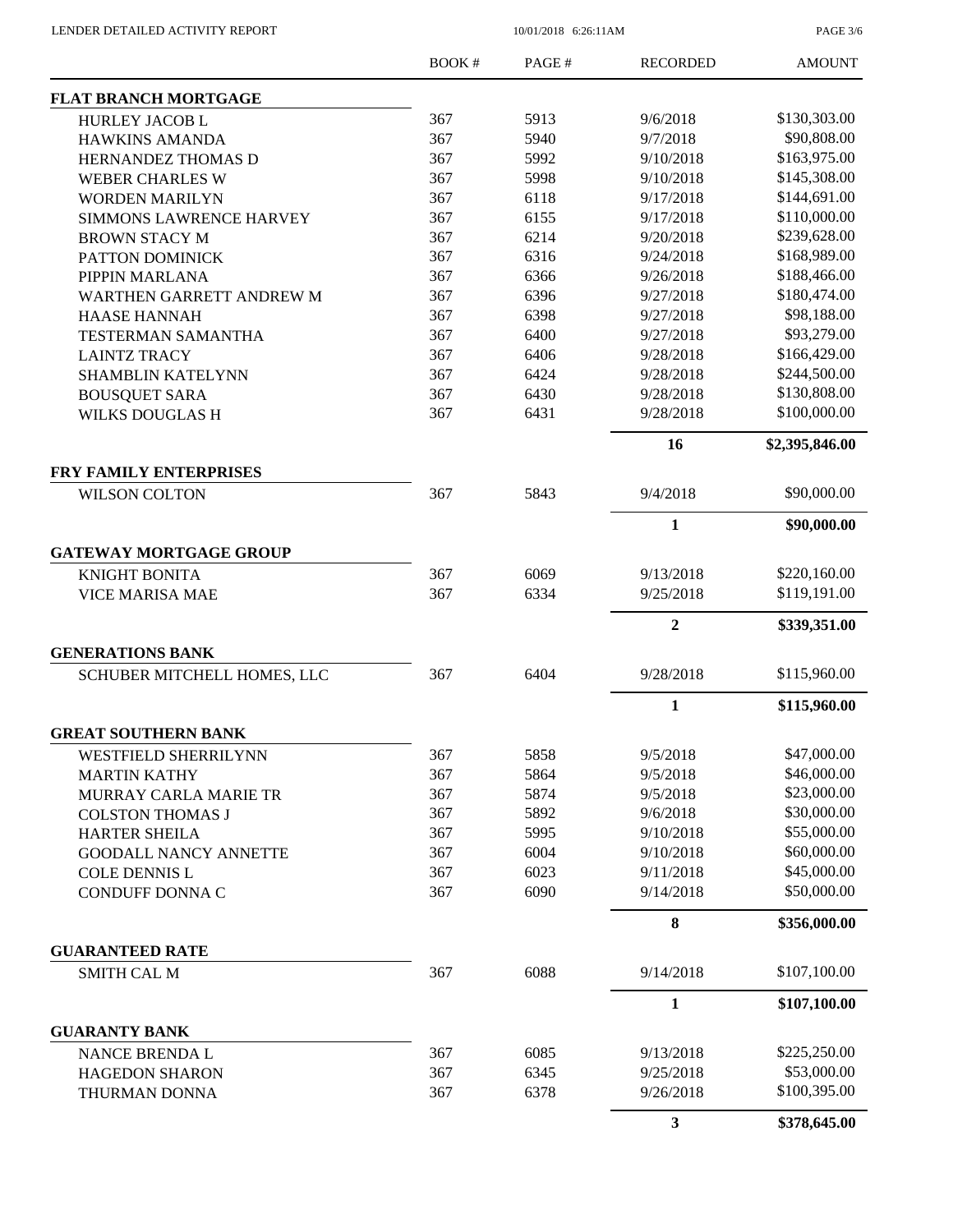| LENDER DETAILED ACTIVITY REPORT                                 | 10/01/2018 6:26:11AM |       |                  | <b>PAGE 4/6</b> |
|-----------------------------------------------------------------|----------------------|-------|------------------|-----------------|
|                                                                 | BOOK#                | PAGE# | <b>RECORDED</b>  | <b>AMOUNT</b>   |
| <b>HENDRICKS GARY</b>                                           |                      |       |                  |                 |
| KNIGHT VICTORIA M                                               | 367                  | 5886  | 9/6/2018         | \$31,619.67     |
|                                                                 |                      |       | $\mathbf{1}$     | \$31,619.67     |
| HLI, INC                                                        |                      |       |                  |                 |
| GOMOPRO, LLC                                                    | 367                  | 5989  | 9/10/2018        | \$111,240.00    |
| GOMOPRO, LLC                                                    | 367                  | 5990  | 9/10/2018        | \$12,360.00     |
|                                                                 |                      |       | $\boldsymbol{2}$ | \$123,600.00    |
| <b>JOPLIN METRO CREDIT UNION</b>                                |                      |       |                  |                 |
| <b>SCOTT JACQUELINE</b>                                         | 367                  | 6418  | 9/28/2018        | \$27,000.00     |
|                                                                 |                      |       | 1                | \$27,000.00     |
| <b>LEDBETTER CARL E TR</b>                                      |                      |       |                  |                 |
| <b>BRADFORD AMANDA</b>                                          | 367                  | 6410  | 9/28/2018        | \$110,000.00    |
|                                                                 |                      |       | $\mathbf{1}$     | \$110,000.00    |
| MISSOURI HOUSING DEVELOPMENT COMMISSION<br><b>OAKES JARED W</b> | 367                  | 6180  | 9/19/2018        | \$5,891.32      |
|                                                                 |                      |       | 1                | \$5,891.32      |
|                                                                 |                      |       |                  |                 |
| <b>MORTGAGE RESEARCH CENTER</b><br><b>SHAFFER AMY</b>           | 367                  | 6028  | 9/11/2018        | \$216,558.00    |
|                                                                 |                      |       |                  |                 |
|                                                                 |                      |       | 1                | \$216,558.00    |
| <b>MULLET REBECCA</b><br><b>BYLER BERTHA ANN</b>                | 367                  | 6450  | 9/28/2018        | \$100,000.00    |
|                                                                 |                      |       | $\mathbf{1}$     | \$100,000.00    |
| <b>MULLET WILLIAM</b>                                           |                      |       |                  |                 |
| <b>BYLER TRISTIAN</b>                                           | 367                  | 6450  | 9/28/2018        | \$100,000.00    |
|                                                                 |                      |       | 1                | \$100,000.00    |
| <b>OAKSTAR BANK</b>                                             |                      |       |                  |                 |
| <b>DAVIS KIMBERLY SUE</b>                                       | 367                  | 6097  | 9/14/2018        | \$310,000.00    |
|                                                                 |                      |       | $\mathbf{1}$     | \$310,000.00    |
| PEOPLES BANK                                                    |                      |       |                  |                 |
| <b>AMAYO NICOLE</b>                                             | 367                  | 5809  | 9/4/2018         | \$312,000.00    |
| <b>AMAYO NICOLE</b>                                             | 367                  | 5810  | 9/4/2018         | \$18,000.00     |
| PREMIER DIRT & LANDSCAPING, LLC                                 | 367                  | 5813  | 9/4/2018         | \$108,800.00    |
| TWISS JILLIAN CHRISTINE                                         | 367                  | 5847  | 9/5/2018         | \$158,000.00    |
| TWISS JILLIAN CHRISTINE                                         | 367                  | 5848  | 9/5/2018         | \$453,100.00    |
| WELLS SARAH L                                                   | 367                  | 5947  | 9/7/2018         | \$110,968.00    |
| <b>WELLS SARAH</b>                                              | 367                  | 5951  | 9/7/2018         | \$20,806.00     |
| <b>LAWSON CANDICE</b>                                           | 367                  | 6017  | 9/11/2018        | \$44,455.00     |
| NURSARIWALAA SEFALI                                             | 367                  | 6029  | 9/12/2018        | \$453,100.00    |
| NURSARIWALAA SEFALI                                             | 367                  | 6030  | 9/12/2018        | \$424,440.00    |
| ALPHA REAL PROPERTY LLC                                         | 367                  | 6072  | 9/13/2018        | \$73,950.00     |
| ALPHA REAL PROPERTY LLC                                         | 367                  | 6074  | 9/13/2018        | \$73,950.00     |
| <b>HOGAN SHERYL</b>                                             | 367                  | 6201  | 9/20/2018        | \$88,000.00     |
| SUPERIOR FAMILY CONSTRUCTION, LLC                               | 367                  | 6267  | 9/21/2018        | \$130,000.00    |

**14 \$2,469,569.00**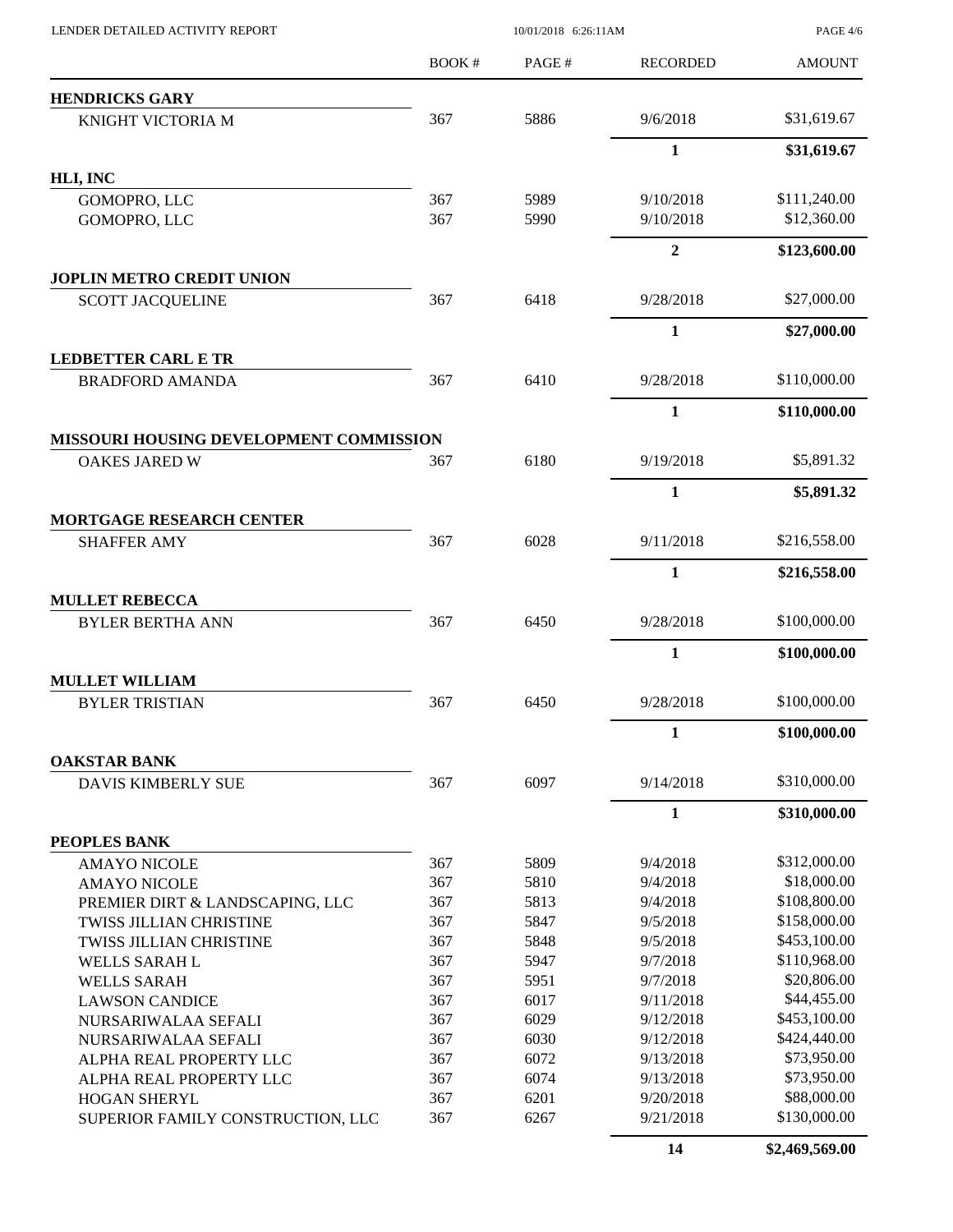| LENDER DETAILED ACTIVITY REPORT      | 10/01/2018 6:26:11AM |       |                  | <b>PAGE 5/6</b> |
|--------------------------------------|----------------------|-------|------------------|-----------------|
|                                      | BOOK#                | PAGE# | <b>RECORDED</b>  | <b>AMOUNT</b>   |
| <b>PINNACLE BANK</b>                 |                      |       |                  |                 |
| MONTEZ GENEVIEVE                     | 367                  | 5976  | 9/10/2018        | \$96,000.00     |
| WILSON ASHLEY MICHELLE               | 367                  | 6153  | 9/17/2018        | \$132,783.00    |
|                                      |                      |       | $\overline{2}$   | \$228,783.00    |
| PREMIER HOME MORTGAGE                |                      |       |                  |                 |
| <b>JONES KRYSTAL A</b>               | 367                  | 6021  | 9/11/2018        | \$104,875.00    |
| <b>BOETTGER ANTHONY</b>              | 367                  | 6285  | 9/24/2018        | \$134,830.00    |
|                                      |                      |       | $\overline{2}$   | \$239,705.00    |
| <b>QUICKEN LOANS</b>                 |                      |       |                  |                 |
| <b>WREN ROXANNE</b>                  | 367                  | 5907  | 9/6/2018         | \$114,800.00    |
| <b>GIBERTI LADARA</b>                | 367                  | 6457  | 9/28/2018        | \$199,500.00    |
|                                      |                      |       | $\boldsymbol{2}$ | \$314,300.00    |
| <b>ROBERTS CONNIE L</b>              |                      |       |                  |                 |
| POGUE PAIGE ELIZABETH                | 367                  | 6108  | 9/14/2018        | \$0.00          |
|                                      |                      |       | $\mathbf{1}$     | \$0.00          |
| <b>ROBERTS LARRY O</b>               |                      |       |                  |                 |
| POGUE CODI MICHAEL                   | 367                  | 6108  | 9/14/2018        | \$0.00          |
|                                      |                      |       | 1                | \$0.00          |
| SECURITY BANK OF SOUTHWEST MISSOURI  |                      |       |                  |                 |
| <b>ALLEN MAGGIE</b>                  | 367                  | 6309  | 9/24/2018        | \$60,000.00     |
|                                      |                      |       | 1                | \$60,000.00     |
| SOUTHWEST MISSOURI BANK              |                      |       |                  | \$92,014.00     |
| <b>MARTIN KYLE A</b>                 | 367                  | 5834  | 9/4/2018         |                 |
| <b>WILLIAMS ANTHONY</b>              | 367                  | 5854  | 9/5/2018         | \$67,200.00     |
| <b>WILLIAMS ANTHONY</b>              | 367                  | 5855  | 9/5/2018         | \$58,000.00     |
| MULLEN JACQUELINE E                  | 367                  | 5884  | 9/6/2018         | \$25,000.00     |
| RHINEHART ROSALIND                   | 367                  | 5885  | 9/6/2018         | \$60,000.00     |
| FRANKLIN REBECCA D                   | 367                  | 5922  | 9/7/2018         | \$45,000.00     |
| HOLDING CONSTRUCTION COMPANY INC     | 367                  | 5987  | 9/10/2018        | \$450,000.00    |
| HUTCHISON LISA GAY                   | 367                  | 6012  | 9/11/2018        | \$52,000.00     |
| <b>BALL CHRISTAN DANIELLE</b>        | 367                  | 6034  | 9/12/2018        | \$35,000.00     |
| FREGIA TABITHA                       | 367                  | 6058  | 9/13/2018        | \$136,000.00    |
| <b>JONES RENEE</b>                   | 367                  | 6099  | 9/14/2018        | \$220,400.00    |
| <b>SPAUGY LISA</b>                   | 367                  | 6150  | 9/17/2018        | \$100,000.00    |
| <b>SOUDER MELANEY</b>                | 367                  | 6151  | 9/17/2018        | \$30,000.00     |
| <b>BRYANT SHAUNA K</b>               | 367                  | 6158  | 9/18/2018        | \$150,000.00    |
| <b>LINK JOANNE</b>                   | 367                  | 6184  | 9/19/2018        | \$155,000.00    |
| <b>JOHNSON TYLER</b>                 | 367                  | 6207  | 9/20/2018        | \$61,200.00     |
| MCKNIGHT RACHELLE L                  | 367                  | 6276  | 9/21/2018        | \$48,400.00     |
| <b>GOAD CAROL A</b>                  | 367                  | 6341  | 9/25/2018        | \$150,400.00    |
| <b>HART JANICE GAYLE</b>             | 367                  | 6389  | 9/27/2018        | \$30,000.00     |
| PIM DANA A                           | 367                  | 6436  | 9/28/2018        | \$145,840.00    |
| SHEA HOMES, INC                      | 367                  | 6440  | 9/28/2018        | \$153,000.00    |
| <b>BAILEY ROSS</b>                   | 367                  | 6455  | 9/28/2018        | \$13,631.69     |
|                                      |                      |       | 22               | \$2,278,085.69  |
| THE COMMERCE TRUST COMPANY           |                      |       |                  |                 |
| ASSOCIATED ELECTRIC COOPERATIVE, INC | 367                  | 5806  | 9/4/2018         | 00,000,000.00   |
|                                      |                      |       |                  |                 |